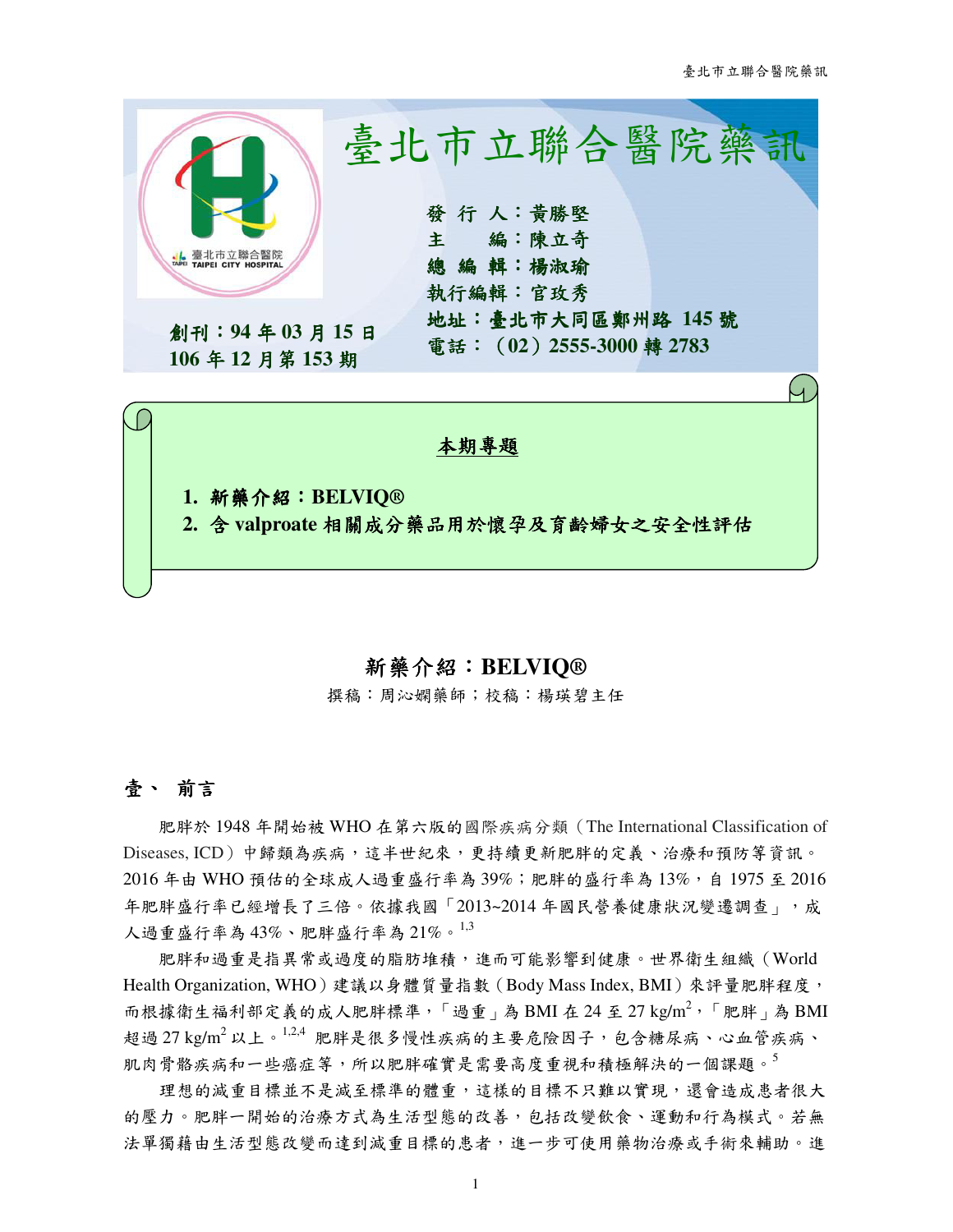行藥物治療前,需仔細評估風險和效益,要先確定病人的 BMI、腰圍、脂肪分布和患者的共 病情形,如是否同時罹患糖尿病、血脂異常、高血壓、心臟疾病、睡眠呼吸障礙和骨關節炎 等。目前藉由藥物治療達到有效益的減重目標為,第一個月內減少超過2公斤,在3至6個 月內減重比例超過 5%,並且維持在這個比例。藥物選擇的第一個考量為副作用最小,首選藥 物包含了orlistat和lorcaserin,另外還有naltrexone-bupropion、liraglutide、phentermine-topiramate 和其他短期使用的藥物。 $6,7$ 

# 貳、 機轉與適應症

本篇文章所介紹的藥物 BELVIQ®沛麗婷,成分為 lorcaserin,此成分在 2012 年由美國食 品藥物管理局 (Food and Drug Administration, FDA)核可通過,可用於抑制食慾,幫助肥胖 患者。

臺灣則於 2017年7月核准通過,衛福部核准適應症為對成人身體質量指數(BMI)過高 者於飲食和運動控制後之長期體重輔助管理。適用之身體質量指數為 (1) BMI $\geq$ 30 kg/m<sup>2</sup> 或 (2) BMI $\geq$ 27 kg/m<sup>2</sup>, 且有一項與體重相關之疾病(如:高血壓、血脂異常或第二型糖尿病)。 BELVIQ®併用其他減重藥物(處方藥、非處方藥及中草藥)之安全性和有效性目前尚未確立, 對於心血管系統之影響(致病率及致死率)也尚未確立。<sup>8</sup>

 $BELVIQ^{\circledast}$ 作用與血清素受器有關。一般不同的 5-HT2 受體對身體的影響稍有不同,例如 5-HT2A 會影響情緒、5-HT2B 會影響心血管系統、5-HT2C 受體則會影響下視丘的飽食中樞; 而 BELVIQ®作用機轉為選擇性加強作用在下視丘前黑皮素原神經元(pro-opiomelanocortin)  $z$ 食慾抑制核上的 5-HT2C 受體,活化後會刺激分泌α黑色素细胞刺激素 (α-melanocyte stimulating hormone, α-MSH), 進而抑制食慾和減少飲食熱量攝入。9,10

BELVIO<sup>®</sup>化學結構式為 C11H14ClN,分子量: 195.688 g/mol。



### 參、 藥物動力學

口服後,lorcaserin 在 1.5 至 2 小時達到最高血中濃度,高脂質的食物會增加 lorcaserin 的 最高血中濃度約 9 %,也會延後達到最高血中濃度的時間約 1 小時。其血漿蛋白結合率約 70%, 此藥物主要由肝臟的酵素代謝,約 92 % lorcaserin 的代謝物會經由尿液排出。lorcaserin 由血 漿排除的平均排除半衰期約為 11 小時。9,10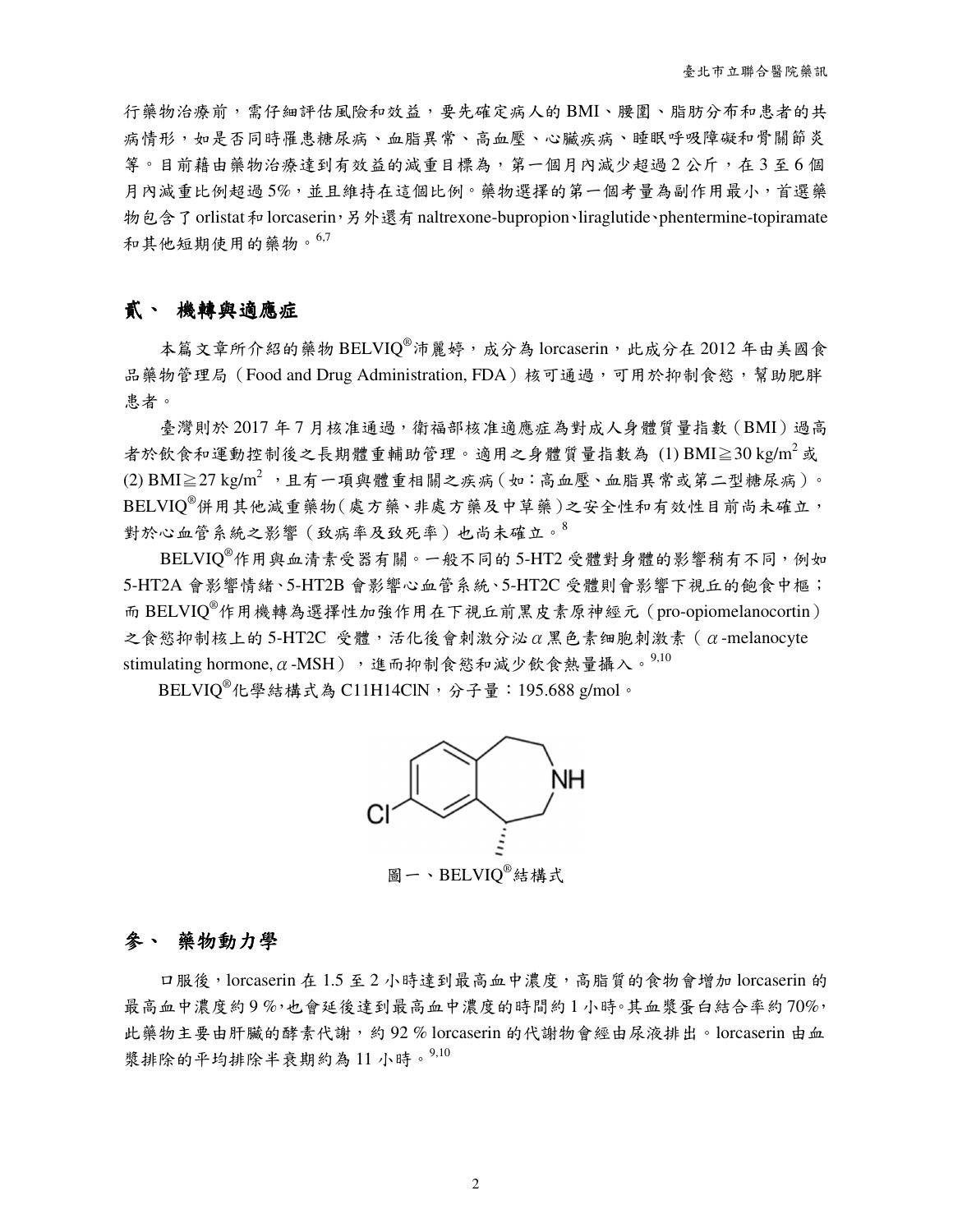### 肆、 藥物交互作用

雖然 lorcaserin 選擇性的作用在 5-HT2C 受體, 但如果併用其他血清素作用劑 (如部分抗 憂鬱劑)或多巴胺拮抗劑(如部分抗精神病藥),可能會因增加血清素作用而產生血清素症候 群(serotonin syndrome)的發生,例如: dapoxetine 或麥角生物鹼(ergot derivatives)。

除此之外,lorcaserin 會中度的抑制 CYP2D6,所以若和經由 CYP2D6 代謝的藥物併用, 會造成其藥物的血中濃度上升,如:thioridazine 與 lorcaserin 併用是禁忌。<sup>9,10</sup>

### 伍、 用法用量

 $BELVIQ<sup>®</sup>成人劑量為一次 10mg,,一天兩次,餐前或餐後服用皆可,服用至少超過12$ 周才能看見效果,如果病人在 3 至 6 個月內沒有減重超過體重的 5%,建議停藥。

腎功能不全患者之劑量調整, 5,7 肌酸酐清除率 (Creatinine clearance rate, CrCl)大於 50 mL/min 的患者,不需調整劑量;CrCl 介於 30 至 50 mL/min 的患者,不須調整劑量,但是藥 物的血中濃度和主要代謝物的半衰期會增加,需要小心使用。CrCl 小於 30 mL/min 的患者, 不建議使用此藥物。

肝功能不全患者劑量之調整, $5.7$ 如輕度至中度肝功能不全的患者 (Child-Pugh class A and B),不需調整劑量。重度肝功能不全的患者(Child-Pugh class C),目前仿單中並沒有調整 的建議劑量,但提及需要小心使用。<sup>9,10</sup>

### 陸、 副作用

Lorcaserin 常見的副作用為:頭痛(15-17%)、低血糖(糖尿病患者: 29%)、異常淋巴 細胞(數值低於正常值超過 1 年:12%)、背痛(6-12%)、上呼吸道感染(14%)、鼻咽炎  $(11-13\%) \cdot \frac{9,10}{9}$ 

### 柒、懷孕分級與授乳

依照美國 FDA 懷孕等級分類, lorcaserin 為 X 級, 動物試驗或是人體試驗顯示會造成畸 胎,且根據调查结果或是市售經驗有證據顯示對人體胎兒有危險性,並且懷孕婦女使用藥物 所產生的危險性明顯高過可以獲得的可能利益。

另外 lorcaserin 可能會改變母親的催乳素(prolactin)的血中濃度,至於 lorcaserin 是否分 泌到母乳中還未知,基於有一些潛在性對於新生兒比較嚴重的副作用,正在授乳的母親不建 議使用此藥物。9,10

3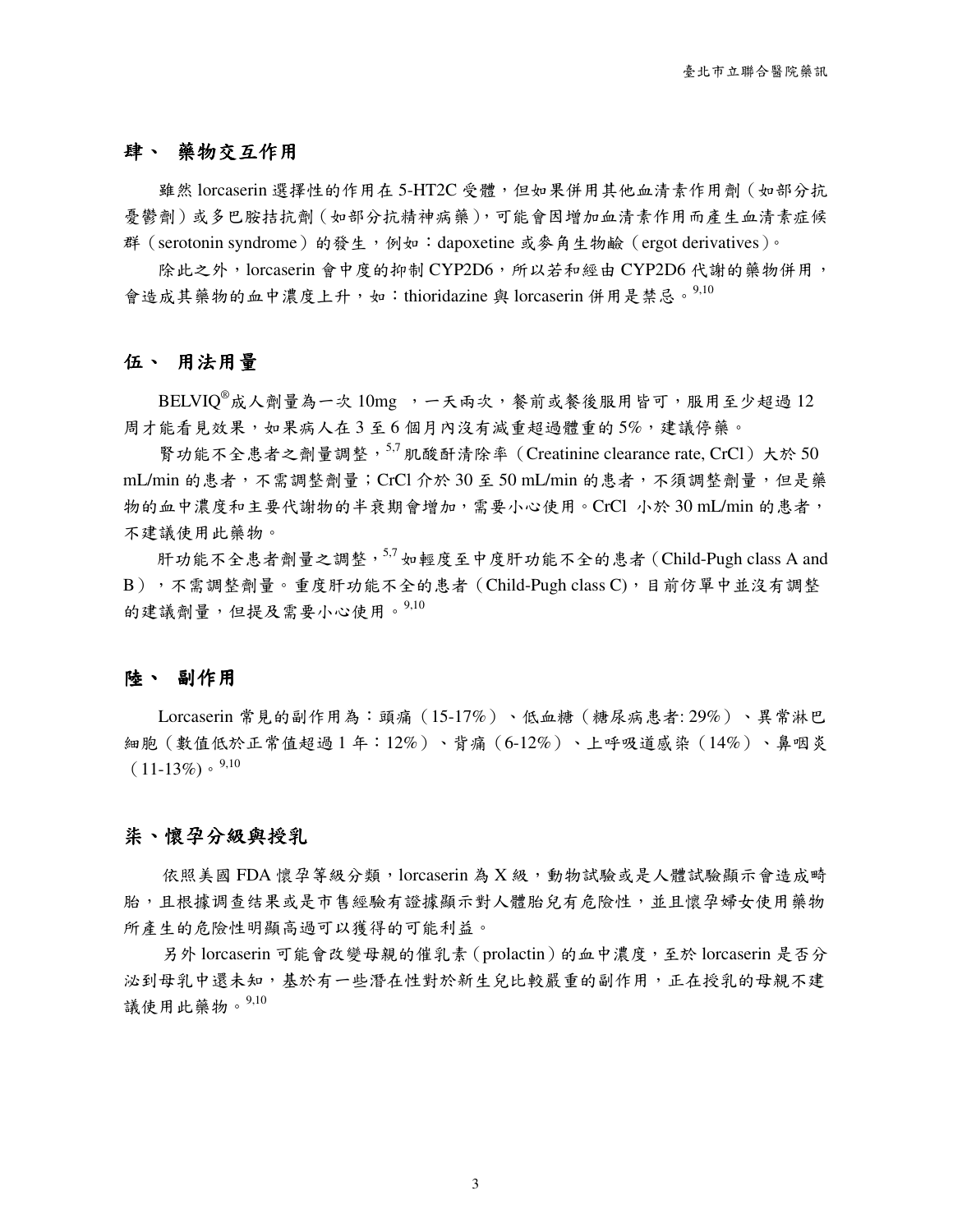### 捌、 臨床試驗結果

Lorcaserin 為選擇性的 5-HT2C 受體致效劑,抑制食慾和減少飲食熱量攝入,過去曾經 上市過的減肥藥, 如 fenfluramine 和 dexfenfluramine, 因沒有選擇性, 作用在 5-HT2B 受體的 結果造成一些病人產生瓣膜的心臟疾病。

藉由 BLOOM 和 BLOSSOM 試驗來評估 lorcaserin 對於過重和肥胖的病人減重的效果和 安全性,更進一步透過 BLOOM-DM 試驗來評估 lorcaserin 對於過重和肥胖的第二型糖尿病人 減重的效果、安全性、血糖、血脂和血壓的控制。結果顯示,服用 lorcaserin 10 mg,一天兩 次,搭配生活習慣的改變計畫,和安慰組比較起來有顯著差異,對於改善糖尿病患者的血糖 控制也有顯著的差異。而在副作用方面,最常見的為頭痛、頭暈、背痛、嘔吐和鼻咽炎,但 是對於心血管系統之影響(致病率及致死率)還尚未確立。

| 試驗名稱   | The BLOOM (2010)          | The BLOSSOM (2011)        | The BLOOM-DM (2012)       |
|--------|---------------------------|---------------------------|---------------------------|
| 實驗設計   | 52 週-隨機-雙盲-安慰組-控制         | 52 週-隨機-雙盲-安慰組-控制         | 1年-隨機-雙盲-安慰組-控制           |
|        | 組                         | 組                         | 組                         |
| 收納條件   | 1.年龄: 18-65 歲             | 1.年齢: 18-65 歲             | 1.Type 2 糖尿病(使用           |
| (列出主要) | 2.BMI, 30-45 or 27-45 和至少 | 2.BMI, 30-45 or 27-45 和至少 | metformin 或 SFU 其中一種      |
|        | 一個共病(如:高血壓、血脂             | 一個共病(如:高血壓、血脂             | 或兩種都用)                    |
|        | 異常、心血管疾病、葡萄糖              | 異常、心血管疾病、葡萄糖              | 2.年齡: 18-65歲              |
|        | 耐受不良、睡眠呼吸暫停)              | 耐受不良、睡眠呼吸暫停)              | 3.BMI, 30-45 or 27-45 和至少 |
|        | 3.能夠參加中度強度的運動計            | 3.能夠參加中度強度的運動計            | 一個共病(如:高血壓、血脂             |
|        | 畫                         | 畫                         | 異常、心血管疾病、葡萄糖              |
|        |                           |                           | 耐受不良、睡眠呼吸暫停)              |
|        |                           |                           | 4.能夠參加中度強度的運動             |
|        |                           |                           | 計畫                        |
| 介入     | lorcaserin 10 mg BID      | lorcaserin 10 mg BID      | lorcaserin 10 mg BID      |
|        |                           | lorcaserin 10 mg QD       | lorcaserin 10 mg QD       |
| 主要指標   | 1.減重≧體重5%的人數比例            | 1.減重≧體重5%的人數比例            | 1.減重≧體重5%的人數比例            |
| (第一年)  | 2.體重改變的比例                 | 2.體重改變的比例                 | 2.體重改變的比例                 |
|        | 3.減重≧體重10%的人數比例           | 3.減重≧體重10%的人數比例           | 3.減重≧體重10%的人數比例           |
| 主要指標   | 第一年減重≧體重5%的人維             | 1.第一年減重≧體重5%的人            |                           |
| (52週)  | 持此減重程度的人數比例               | 維持此減重程度的人數比               |                           |
|        |                           | 2.心臟瓣膜疾病發生比例              |                           |
| 次要指標   | 1.血脂監測數值的改變               | 1.血脂監測數值的改變               | 1.HbA1c 數值的改變             |
|        | 2.血糖監測數值的改變               | 2.血壓監測數值的改變               | 2.空腹血糖數值的改變               |
|        | 3.身體數值的改變                 | 3.身體數值的改變                 | 3.空腹胰島素數值的改變              |
|        | 4.心血管發炎監測數值的改變            | 4.生活品質                    | 4.胰島素敏感性數值的改變             |
|        | 5.生活品質                    |                           | 5.血脂監測數值的改變               |
|        |                           |                           | 6.身體數值的改變                 |
|        |                           |                           | 7.生活品質                    |
| 結果     | 1.減重≧體重5%的人數比例,           | 1.減重≧體重5%的人數比             | 1.減重≧體重5%的人數比             |
| (列出主要) | lorcaserin 和安慰組: 7.5%     | 例, lorcaserin 10 mg BID 和 | 例, lorcaserin 10 mg BID 和 |
|        | 和 20.3%                   | lorcaserin 10 mg QD 和安    | lorcaserin 10 mg QD 和安    |
|        | 2.第一年減重≧體重5%的人            | 慰組: 47.2% 和 40.2% 和       | 慰組: 37.5% 和 44.7% 和       |
|        | 維持此減重程度的人數比例              | 25%                       | 16.1%                     |
|        | - lorcaserin 和安慰組;        | (只有 lorcaserin 10 mg BID  | 2. 體重改變的比例, lorcaserin    |
|        | 67.9% 和 50.3%             | 組和安慰組相比有顯著差               | 10 mg BID 和 lorcaserin 10 |
|        | 副作用<br>$\bullet$          | 異)                        | mg QD 和安慰組:下降             |
|        | 心臟瓣膜疾病人數沒增加               | 2. 體重改變的比例, lorcaserin    | 4.5% 和 5% 和 1.5%          |

Lorcaserin 三個重大的隨機分派、雙盲的臨床試驗,於下表中列出做比較。 $^{11,12,13}$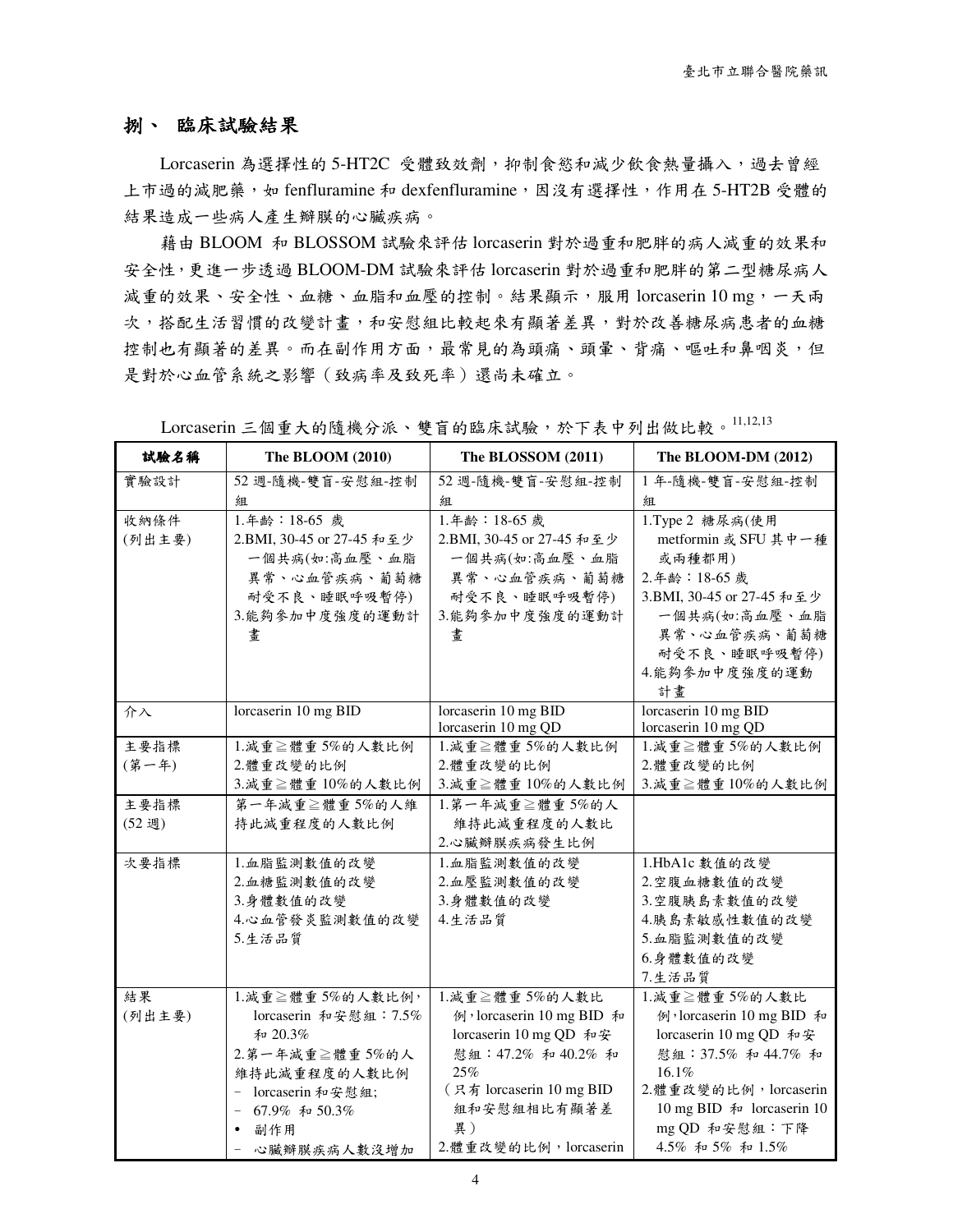臺北市立聯合醫院藥訊

| 試驗名稱 | The BLOOM (2010)                                | The BLOSSOM (2011)                                                                                                                                                                                                                   | The BLOOM-DM $(2012)$                                                                                                                                                                                                                        |
|------|-------------------------------------------------|--------------------------------------------------------------------------------------------------------------------------------------------------------------------------------------------------------------------------------------|----------------------------------------------------------------------------------------------------------------------------------------------------------------------------------------------------------------------------------------------|
|      | 嚴重不良反應發生比例在<br>用藥組和安慰組比例相似<br>常見副作用<br>頭痛、頭暈和嘔吐 | 10 mg BID $\bar{\pi}$ lorcaserin 10<br>mg QD 和安慰組:下降<br>5.8% 和 4.7% 和 2.8%<br>3.減重≧體重10%的人數比<br>例, lorcaserin 10 mg BID 和<br>lorcaserin 10 mg QD 和安<br>慰組: 22.6% 和 17.4% 和<br>$9.7\%$<br>4.心臟瓣膜疾病發生比例,安<br>慰 組和 lorcaserin 10 mg BID | 3.HbA1c 的數值改變,<br>lorcaserin 10 mg BID $\bar{\mathcal{H}}$<br>lorcaserin 10 mg QD 和安<br>慰組:下降 0.9% 和 1% 和<br>$0.4\%$<br>4.空腹血糖的數值改變,<br>lorcaserin 10 mg BID $\bar{\mathcal{H}}$<br>lorcaserin 10 mg QD 和安<br>慰組:下降 27.4% 和 28.4%<br>和 11.9% |
|      |                                                 | 發生比例相似<br>5.常見副作用:頭痛、頭暈和<br>嘔吐                                                                                                                                                                                                       | 5.低血糖副作用在三組的發<br>生率沒有顯著差異<br>6. 常見副作用:頭痛、背痛、<br>嘔吐、鼻咽炎                                                                                                                                                                                       |

## 玖、 結論

現今社會對於減重議題非常的重視,但常看到媒體或公眾的討論都是針對身材的美觀來 探討,但更重要的是肥胖或過重會有健康方面的疑慮,我們已經知道肥胖是多種慢性疾病的 危險因子,而這些慢性疾病對於患者的生活品質都有很大的影響,且對社會的經濟負擔也很 大。全球的肥胖盛行率逐年增加中,我國的肥胖盛行率更是比全球的平均還高,所以如何控 制好體重是大家都需要注意的重要課題。

在過去減重的藥物治療部分,曾經上市過幾種藥物,但因為心血管疾病風險或嚴重的精 神副作用而被下架,如過去台灣銷售最高的諾美婷 (ReductilL®, sibutramine)就因為心血管 疾病和中風風險而被下架。在今年7月前,台灣只有羅氏鮮 (Xenical®, orlistat), 一種干擾分 解脂肪的減重藥物。今年7月開始,多了沛麗婷 (BELVIQ®, lorcaserin)可供選擇,但由於此 藥物對於併用其他減重藥物的安全性和有效性,和對於心血管系統的致病率和致死率方面都 還尚未確立,所以在使用上還需要多加小心注意。

# 拾、參考文獻

- 1. James WP. WHO recognition of the global obesity epidemic. *Int J Obes (Lond)*. 2008 Dec;32 Suppl 7:S120-6.
- 2. Ofei F. Obesity a preventable disease. *Ghana Med J*. 2005 Sep;39(3):98-101.
- 3. Chu NF. Prevalence of obesity in Taiwan. *Obes Rev.* 2005 Nov;6(4):271-4.
- 4. 衛生福利部國民健康署。線上 BMI 測試。Available at http://health99.hpa.gov.tw/OnlinkHealth/Onlink\_BMI.aspx Accessed 11/2017
- 5. WHO. Fact sheets of obesity and overweight (updated October 2017) Available at http://www.who.int/mediacentre/factsheets/fs311/en/ Accessed 11/2017
- 6. Uptodate:Obesity in adults: Overview of management. Available at https://autorpa.tpech.gov.tw:2298/contents/obesity-in-adults-overview-of-management?source =search\_result&search=obesity&selectedTitle=2~150#H19 Accessed 11/2017
- 7. Uptodate: Obesity in adults: Drug therapy Available at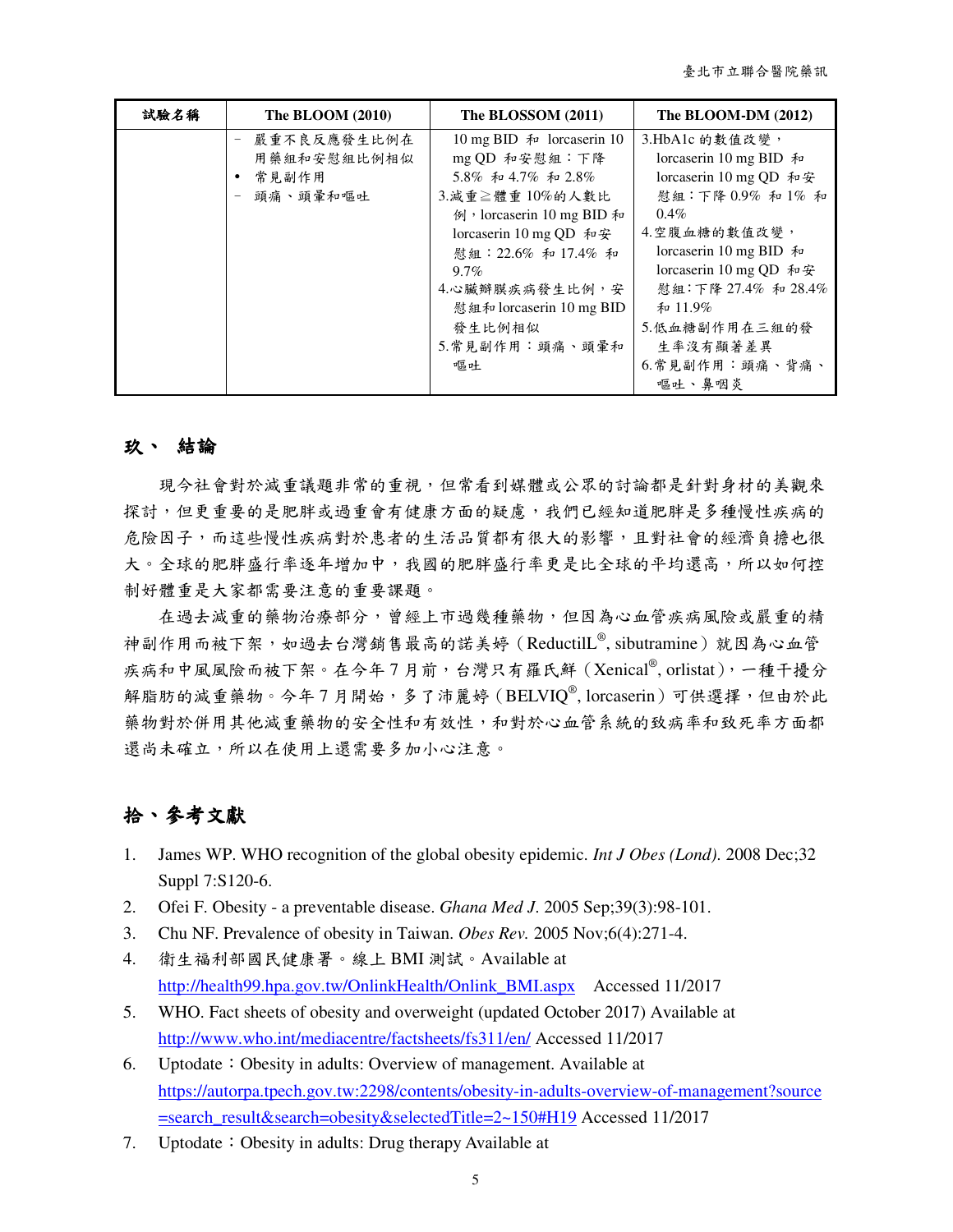https://autorpa.tpech.gov.tw:2298/contents/obesity-in-adults-drug-therapy?source=search\_resu lt&search=lorcaserin&selectedTitle=4~6 Accessed 11/2017

- 8. 衛生福利部食品藥物管理署。西藥、醫療器材、化粧品許可證查詢。Available at https://www.fda.gov.tw/MLMS/H0001.aspx Accessed 11/2017
- 9. DynaMed: Lorcaserin. Available at http://autorpa.tpech.gov.tw:2136/dynamed/detail?vid=3&sid=78012f45-3b63-4d42-8466-2640 988a3aba%40sessionmgr4006&bdata=Jmxhbmc9emgtdHcmc2l0ZT1keW5hbWVkLWxpdmU mc2NvcGU9c2l0ZQ%3d%3d#AN=905380&db=dme Accessed 11/2017
- 10. Uptodate: Drug information : Lorcaserin Available at https://autorpa.tpech.gov.tw:2298/contents/lorcaserin-drug-information?source=search\_result &search=lorcaserin&selectedTitle=1~6 Accessed 11/2017
- 11. Smith SR, Weissman NJ, Anderson CM, et al. Behavioral Modification and Lorcaserin for Overweight and Obesity Management (BLOOM) Study Group. Multicenter, placebo-controlled trial of lorcaserin for weight management. *N Engl J Med.* 2010 Jul 15;363(3):245-56.
- 12. Fidler MC, Sanchez M, Raether B, et al. BLOSSOM Clinical Trial Group. A one-year randomized trial of lorcaserin for weight loss in obese and overweight adults: the BLOSSOM trial. *J Clin Endocrinol Metab*. 2011 Oct;96(10):3067-77.
- 13. O'Neil PM, Smith SR, Weissman NJ, et al. Randomized placebo-controlled clinical trial of lorcaserin for weight loss in type 2 diabetes mellitus: the BLOOM-DM study. *Obesity (Silver Spring).* 2012 Jul;20(7):1426-36.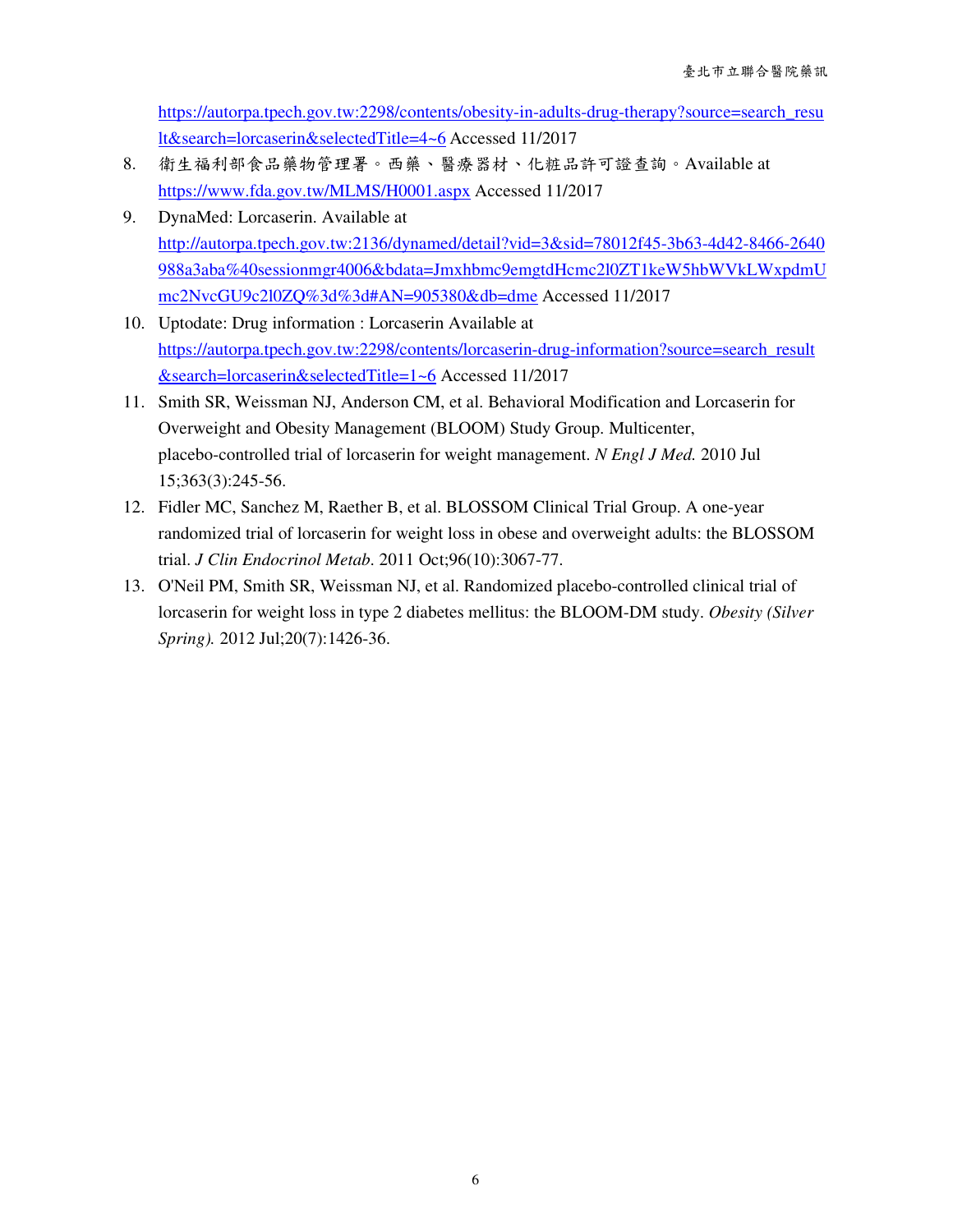# 藥物安全資訊

撰稿: 邱麗淑藥師 校稿:許馨丰總藥師

# 含 **valproate** 相關成分藥品用於懷孕及育齡婦女之安全性評估 **<sup>1</sup>**

### 壹、**valproate** 相關成分藥品用於懷孕及育齡婦女之安全性警訊 **2,3,4**

歐洲醫藥管理局(European Medicines Agency, EMA)於 3 月 10 日發布安全警訊,表示 將重新評估 valproate 相關成分藥品用於懷孕及育齡婦女之安全性及目前風險管理措施之成效。 目前歐盟國家核准 valproate 相關成分的適應症為:「癲癇、雙相情緒障礙症」;有部分國家還 包含「偏頭痛」。

含 valproate 成分的仿單標示: 母親患有癲癇並服用 Sodium valproate 所生的小孩,具報 告指出,畸形的比例是一般小孩的三至四倍(約 3%)。常見畸形有神經管閉合不全(約 2-3%)、 顏面畸形、唇顎裂、顱縫狹窄(craniostenosis)、心臟缺陷、腎臟及泌尿生殖器畸形以及四肢 方面畸形。懷孕時於子宮內暴露於 valproate 的嬰幼兒,曾有自閉症(autism)個案的報告。

 EMA於2014年評估相關文獻資料,發現母體孕期暴露於valproate相關成分藥品的嬰孩, 有發生畸胎或發展異常等風險,故採取加強警語及限縮使用等風險管理措施。法國國家藥品 安全管理局 (Agence nationale de sécurité du médicament et des produits, ANSM)請 EMA 重新 評估目前風險管理措施的成效,並衡量是否需採取更進一步之作為。

 $2013$  年 5 月 6 日, 美國 FDA 要求廠商修改含 valproate 成分的藥品仿單,內容包括: (1) 將 valproate 相關成分抗癲癇藥品用於預防懷孕婦女之偏頭痛列為禁忌,並建議育齡婦女,除 非有必要之醫療處置,否則不應使用該成分藥品;若需使用時,亦則應採取避孕措施。(2)將 該類成分藥品用於偏頭痛的孕婦用藥安全級數從「D」級提升為「X」級,但用於治療癲癇及 躁鬱症之躁期的孕婦用藥安全級數仍維持「D」級。

我國衛生福利部食品藥物管理署,於102年9月24日公告臨床效益及風險再評估結果, 對於含 valproate 成分的藥品重新訂定規範,包括限縮 valproate 相關成分藥品之使用,禁止使 用於懷孕婦女偏頭痛之預防,於其他適應症的懷孕婦女,亦僅限用於無法使用其他藥物治療 之情形,並要求中文仿單加刊有關先天性畸形風險之相關警語及注意事項,以提醒民眾及醫 療人員注意。衛生福利部食品藥物管理署核准含 valpraote 相關成分藥品製劑許可證共35張, 核准的適應症包含:「癲癇之大發作、小發作、混合型及顳葉癲癇,躁病」。

### 貳、建議

#### 一、用藥病人應注意事項 <sup>1</sup>

- 1. 提醒病人未與醫師諮詢前,勿自行停用 valproate 相關成分藥品, 以避免造成對病人或 胎兒之傷害。
- 2. 應提醒正值生育年齡之女性病人,如發現懷孕或計畫懷孕,要立即告知醫師,醫師將 會重新評估治療的內容。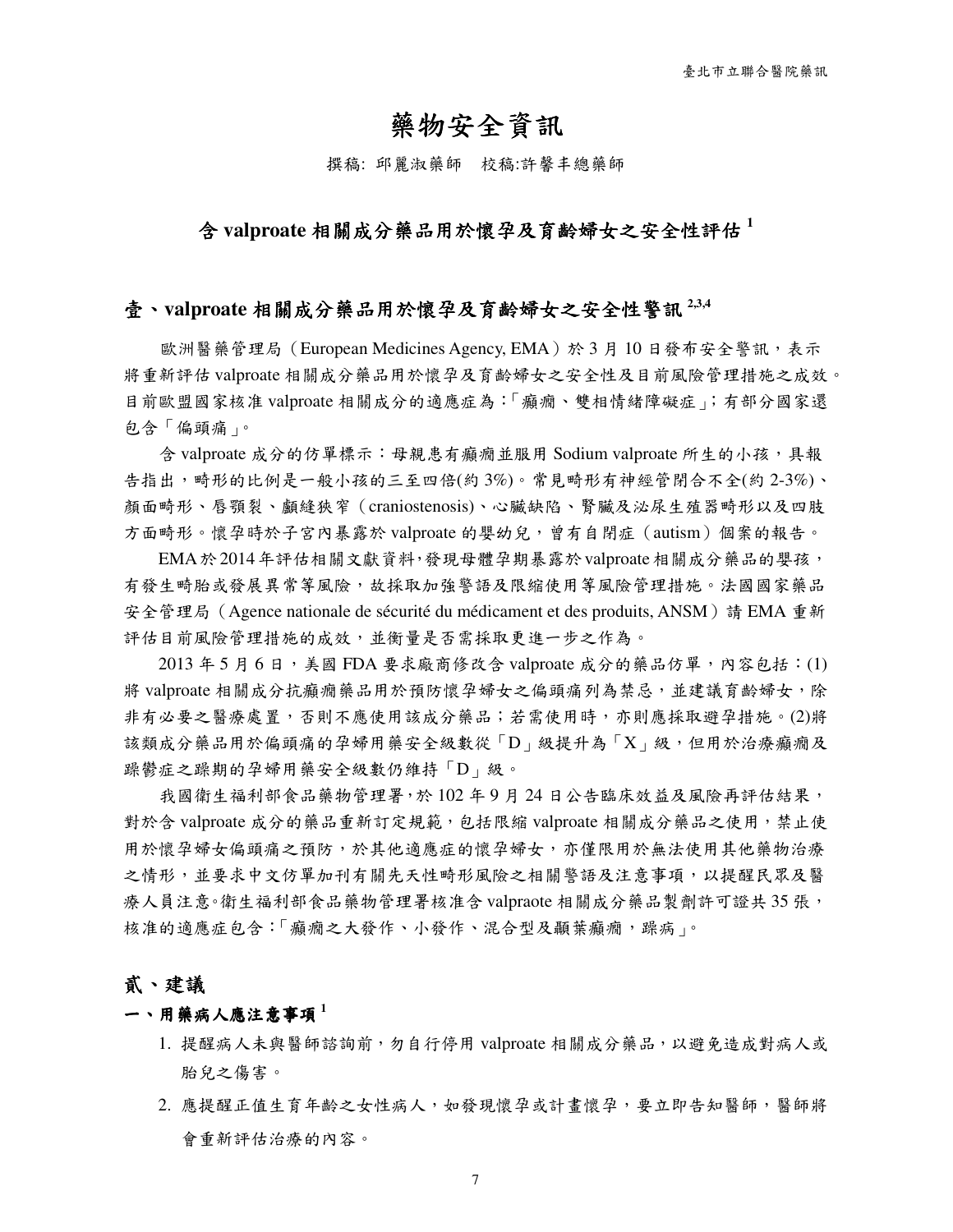3. 提醒病人若對治療計畫或避孕措施有疑問,應諮詢醫師或藥師。

### 二、醫療人員應注意事項<sup>1</sup>:

- 1. Valproate相關成分藥品使用於孕婦,可能會導致重大先天性畸形,特別是神經管畸形, 且可能會導致胎兒智商下降。
- 2. Valproate 相關成分藥品禁止使用於懷孕婦女偏頭痛之預防,於其他適應症的懷孕婦女, 亦僅限用於無法以其他藥物控制症狀,或有其它原因無法使用其他藥物治療之情形, 且處方藥品前應詳細告知病人於懷孕期間使用該藥品的相關風險。
- 3. 醫師處方該類成分藥品於正值生育年齡之女性病人前,應確定病人並未懷孕,並告知 在用藥期間應有效避孕。
- 4. 對於有計劃懷孕的婦女,應告知使用該藥品之風險與治療效益,並考慮使用其他替代 療法。
- 5. 對於使用該藥之女性病人及進入青春期女童,須定期追蹤治療情形,並評估使用該藥 之臨床效益。

# 參、院內含 **valproate** 品項 **<sup>5</sup>**

| 醫令代碼          | 英文商品名/規格          | 中文商品名/規格         | 製造廠名稱                           |
|---------------|-------------------|------------------|---------------------------------|
| <b>IDEPA1</b> | Depakine inj /    | 帝拔癲注射劑/          | <b>Glaxo Welcome Production</b> |
|               | 400mg/4ml         | 400公絲/4毫升        |                                 |
| <b>ODEPA2</b> | Depakine 錠劑 /     | 帝拔癲腸溶錠           | Sanofi Winthrop Industrie       |
|               | [200mg]           | 200 公絲           |                                 |
| <b>ODEPA3</b> | Depakine 液劑 /     | 帝拔癲 液            | Sanofi Winthrop Industrie       |
|               | 200mg/ml 40ml     | 200 mg/ml; 40 ml |                                 |
| ODEPA4        | Depakine Chrono / | 帝拔癲持續性藥效         | Sanofi Winthrop Industrie       |
|               | [500mg]           | 膜衣錠/500公絲        |                                 |

# 肆、資料來源

- 1. 衛生福利部食品藥物管理署。藥品安全資訊。Valproate 相關成分藥品安全資訊風險溝通 表。Available at https://www.fda.gov.tw/tc/sitelist.aspx?sid=1571 Accessed 11/2017
- 2. European Medicines Agency (EMA). New review of valproate use in pregnancy and women of childbearing age. Available at http://www.ema.europa.eu/docs/en\_GB/document\_library/Referrals\_document/Valproate\_2017 31/Procedure\_started/WC500223242.pdf Accessed 11/2017
- 3. U S Food and Drug Administration(FDA). FDA Drug Safety Communication: Valproate Anti-seizure Products Contraindicated for Migraine Prevention in Pregnant Women due to